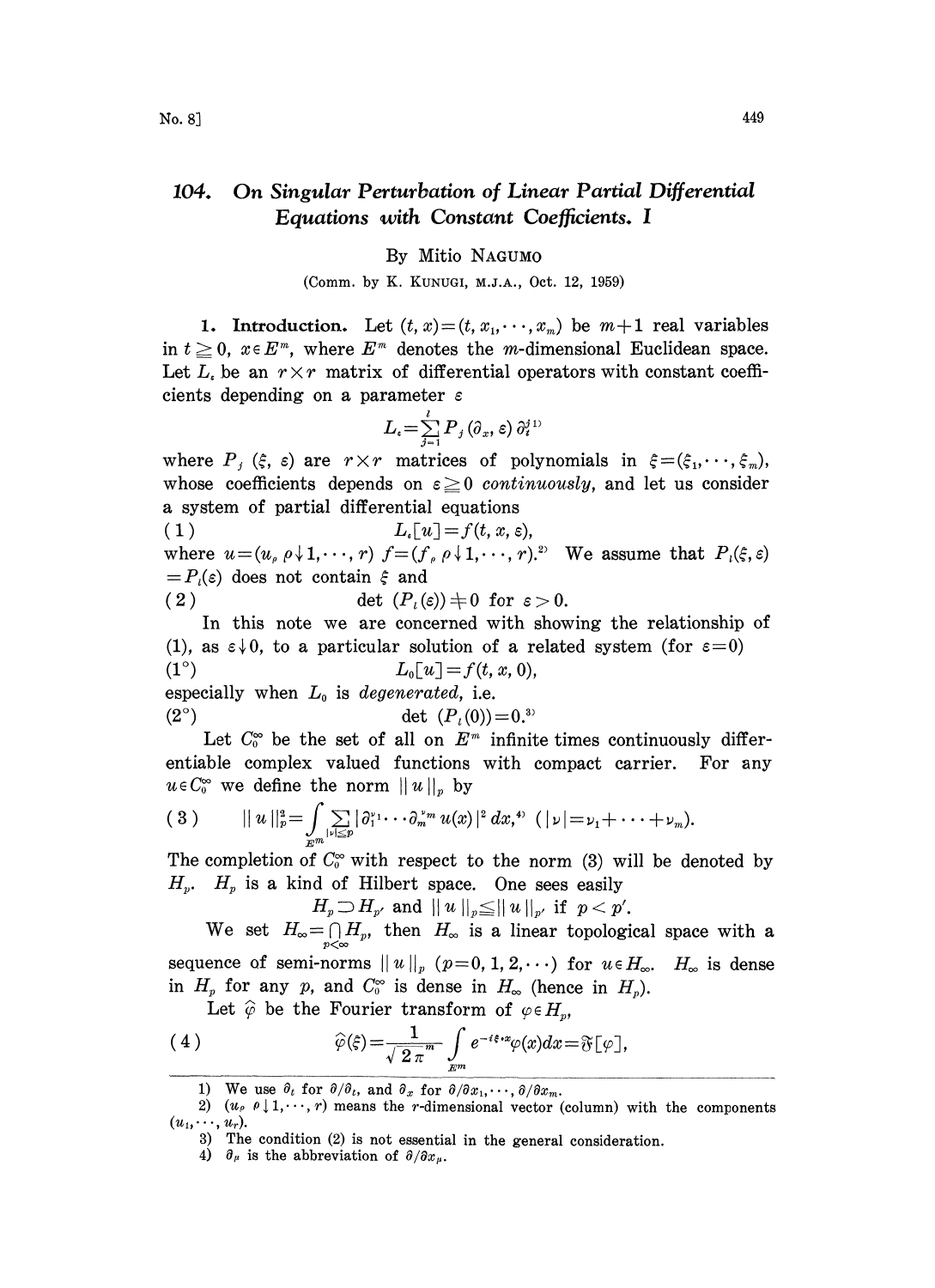450 **M. NAGUMO Vol. 35,** 

then  $\varphi \in H_p$  is equivalent to  $(1+|\xi|^2)^{p/2} \widehat{\varphi}(\xi) \in L^2$  and (5)  $\|\varphi\|_{p}^{2} = \int (1 + |\xi|^{2})^{p} |\hat{\varphi}(\xi)|^{2} d\xi = ||\hat{\varphi}||_{p}^{\prime 2}.$ 

The complete space of all measurable complex valued functions  $\hat{\varphi}$ such that  $||\hat{\varphi}||_{p}' < \infty$  will be denoted by  $\hat{H}_{p}$ <sup>5</sup>. The Fourier transform  $\widetilde{\sigma}$  is a unitary transformation of  $H_p$  onto  $\widehat{H}_p$ .

For any real number  $p\ge 0$ , we can define the norm  $||\varphi||_p$  for  $\varphi \in C_0^{\infty}$  by (5). If  $p \ge 0$ , then the completion of  $C_0^{\infty}$  which we denote by  $H_p$ , with respect to the norm (5) is the set of all complex valued measurable functions such that  $||\varphi||_p < \infty$ .<sup>55</sup> But if  $p < 0$ , the completion of  $C_0^{\infty}$  with respect to (5) consists from a class of distributions by L. Schwarz. The Fourier transform of  $H_p$ , denoted by  $\hat{H}_p$ , even if  $p < 0$ , is the set of all measurable functions  $\hat{\varphi}^5$  such that  $||\hat{\varphi}||_p' < \infty$ by (5).

Let  $D^{(k)}$  be any differential operator with constant coefficients of order k, then  $D^{(k)}$  is a bounded linear mapping of  $H_p$  into  $H_{p-k}$ .

Let  $F_x$  be any linear functional space, whose elements are functions of  $x \in E^m$ , and  $\varphi(t)$  be a variable element of  $F_x$  depending on a real parameter t in an interval J. We say " $\varphi(t)$  is  $F_x$ -continuous in  $t \in J$ " if the mapping  $t \in J \longrightarrow \varphi(t) \in F_x$  is continuous, and " $\varphi(t)$  is  $F_x$ -differentiable at  $t=t_0$ " if

(6) 
$$
(t-t_0)^{-1}{\varphi(t) - \varphi(t_0)} \to \varphi'(t_0)
$$
 in  $F_x$  as  $t \to t_0$ .

We use the notation  $\varphi'(t) = \frac{d}{dt}\varphi(t)$ , if  $\varphi'(t)$  defined by (6) has meaning

for t in an interval. If  $D^{(k)}$  is a differential operator in  $x \in E^m$  with constant coefficients of order k and  $\varphi(t)$  is  $H_{p,x}$ -continuous in t, then  $D^{(k)}\varphi(t)$  is  $H_{p-k,x}$ -continuous, and if  $\varphi(t)$  is  $H_{p,x}$ -differentiable in t then  $D^{(k)}\varphi(t)$  is  $H_{p-k,x}$ -differentiable in t and

$$
\frac{d}{dt}\Big\{D^{\scriptscriptstyle (k)}\varphi(t)\Big\}\!=\!D^{\scriptscriptstyle (k)}\!\Big\{\frac{d}{dt}\:\varphi(t)\Big\}\,.
$$

Let  $u=u(t)=u(t, x)$  be l times continuously  $H_{p,x}$ -differentiable in  $t \in J$ , and L be a differential operator in  $(t, x)$  with constant coefficients defined by

(7) 
$$
L[u] = \sum_{j=0}^{l} P_j(\partial_x) \partial_t^j u(t, x),
$$

 $=\sum\limits_{j=0}^{\infty}P_j(\partial_x)\ \partial_t^j\,u(t,\,x), \nonumber \ \text{and}\ \ \hat{\varepsilon}\!=\!(\hat{\varepsilon}_1,\cdot\cdot\cdot,\hat{\varepsilon}_m)\ \text{of}\ \ \hat{\varepsilon}\!\left[u\right]\!(t)\ \text{is}\ \ H_{p-k,\,x}\text{-cont.} \ \text{and}\ \ \hat{L}\!\left[u\right]\!(t)=f\left(t\right)$ where  $P_j(\xi)$  are polynomials in  $\xi = (\xi_1, \dots, \xi_m)$  of degree at most k with constant coefficients. Then  $L[u](t)$  is  $H_{p-k,x}$ -continuous in  $t \in J$ . Putting (8)  $L[u](t) = f(t)$ 

we say  $u(t)$  is an  $H_p$ -solution of the equation (8).

Now we extend the operator  $L$  as follows:

<sup>5)</sup> Strictly speaking, each element of the space is a such class of functions, that any pair of which differ at most on a set of measure zero.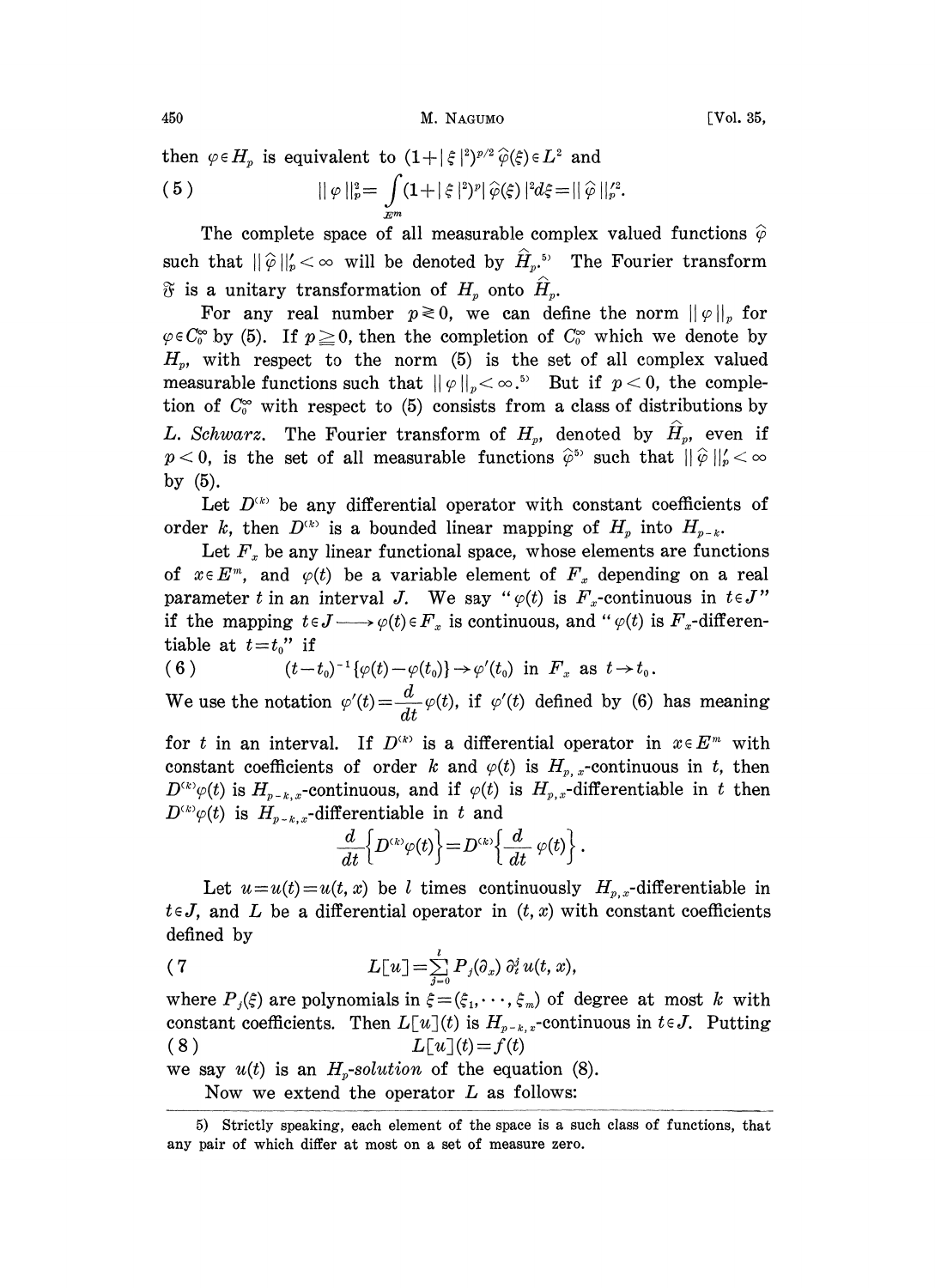**Definition 1.** Let  $\{u_{\nu}(t)\}_{\nu=1}^{\infty}(u_{\nu}(t) = u_{\nu}(t,x))$  be a sequence of l times continuously  $H_{p,x}$ -differentiable functions in  $t \in J$ , such that as  $\nu \rightarrow \infty$ ,  $u_{\nu}(t) \rightarrow u(t)$  in  $H_{p,x}$  quasi-uniformly for  $t \in J$ ,<sup>6</sup> and  $L[u_{\nu}(t)]$  $\rightarrow$  f(t) in  $H_{p-k,x}$  quasi-uniformly for teJ. Then we define  $L[u(t)]$  $=f(t)$  for  $t \in J$ , and we say  $u(t)$  is a generalized H<sub>p</sub>-solution of (8).

A generalized  $H_p$ -solution is naturally  $H_{p,x}$ -continuous in t, but it is not necessarily  $H_{p,x}$ -differentiable in t. This extension of the operator  $L$  is free from absurdity. Because,  $L$  is a pre-closed linear operator as follows:

If  $u_{\nu}(t)\to 0$  in  $H_{p,x}$  quasi-uniformly for  $t\in J$ , and  $L[u_{\nu}(t)]\to f(t)$  in  $H_{p-k, x}$  quasi-uniformly for  $t \in J$ , then  $f(t) = 0$  for  $t \in J$ .

We say "a system  $u_1(t), \dots, u_r(t)$  has property  $(P)$ " if each  $u_0(t)$  $(\rho=1,\dots, r)$  has the property  $(P)$ . The above definitions and related statements can be all extended to a system of functions and system of operators in a quite similar way, so that we need not explain them in detail.

2. Preliminary theorems. In the following let us give some preliminary theorems without proof.

Let  $L$  be a matrix of differential operators

$$
L\!=\!\textstyle\sum\limits_{j=1}^{l}P_j(\partial_x)\partial_t^j
$$

where  $P_i(\xi)$  are  $r \times r$  matrices of polynomials in  $\xi = (\xi_1, \dots, \xi_m)$  at most of order k with constant coefficients, and  $P_i(\xi)=P_i$  be a constant matrix such that det  $(P_i)\neq0$ .

**Theorem 1.** If  $u=u(t)=u(t,x)$  is a generalized  $H_p$ -solution of  $L[u] = f(t)$  for  $t \in J$ , then there exists a sequence of l times continuously  $C_{0,x}^{\infty}$ -differentiable  $u_{\nu}(t) = u_{\nu}(t, x)$  for  $t \in J$ , such that as  $\nu \to \infty$ ,  $u_{\nu}(t) \to$ u(t) in  $H_{p,x}$  quasi-uniformly for  $t \in J$ , and  $L[u_*(t)] \to f(t)$  in  $H_{p-k,x}$ quasi-uniformly for  $t \in J$ .

We associate the partial differential equation  $L[u] = f(t)$  with the following ordinary differential equation

(2.1) 
$$
\sum_{\mu=0}^{l} P_{\mu}(i\xi) \left(\frac{d}{dt}\right)^{\mu} Y = 0.
$$

Let  $Y_i(t, \xi)$  be matricial solutions of (2.1) with the initial conditions  $(\partial_t^{k-1} Y)_{t=0} = \delta_{jk} 1.$ <br>exist constants

**Theorem 2.** If there exist constants  $C$  and  $q$  such that  $\left\{ \begin{array}{ll} 2.2) \qquad & | \ Y_{\scriptscriptstyle j}(t,\xi) \, |^{\scriptscriptstyle \mathcal{D}} \leq C \, \sqrt{1+|\xi|^{\scriptscriptstyle 2}}^{\;\;\alpha} \, \left( j\!=\! 1,\cdots,l \right) \, \, for \, \, \, 0 \leq \! t \leq T \end{array} \right.$  $(2.2)$   $|Y_j(t, \xi)|^{\gamma} \leq C \sqrt{1+|\xi|^2} (j=1,\dots, l)$  for  $0 \leq t \leq T$ <br>and  $f(t, x)$  is  $H_{p,x}$ -continuous in  $0 \leq t \leq T$ , then the partial differential equation

(2.3) 
$$
L[u] = \sum_{\mu=0}^{t} P_{\mu}(\partial_{x}) \partial_{\ell}^{\mu} u = f(t, x)
$$

<sup>6) &</sup>quot;Quasi-uniform for  $t \in J$ " means "uniform for any compact part of J".

<sup>7) |</sup> Y | is the norm of the matrix Y, defined by  $|Y| = \sup_{u \neq 0} \{ |Yu| / |u| \}.$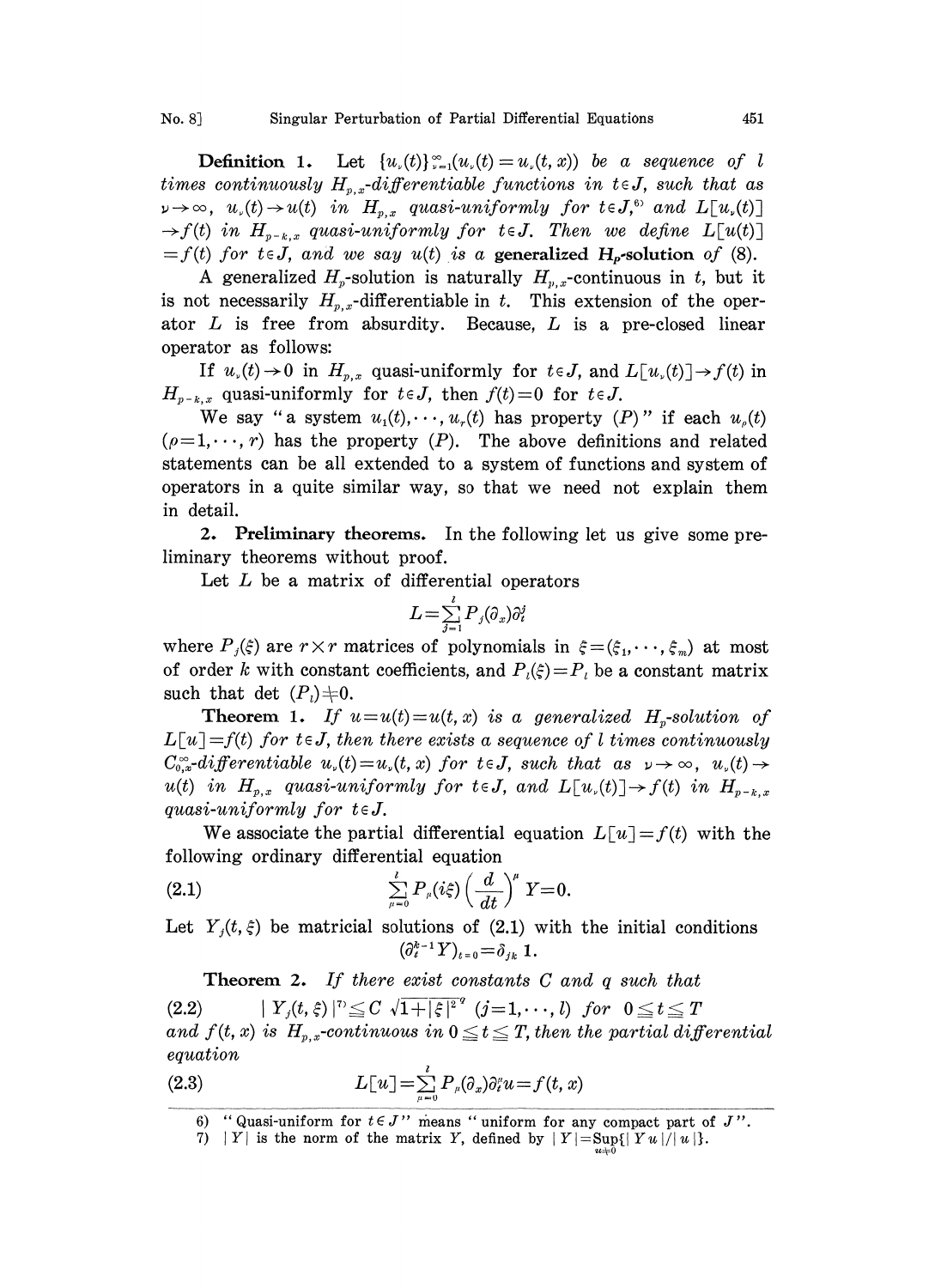452 **M. NAGUMO M. NAGUMO [Vol. 35,** 

has generalized  $H_{p-q}$ -solution  $u=u(t, x)$  with the initial conditions  $\partial_t^{j-1}u(0, x) = \varphi_i(x)$   $(j=1, \dots, l),$ 

where  $\varphi_j$  are arbitrary functions of  $H_{p,x}$ . Further if  $p \geq q$ , then this solution  $u=u(t, x)$  is represented by

Thus solution 
$$
u = u(t, x)
$$
 is represented by

\n
$$
u(t, x) = \sum_{j=1}^{l} \frac{1}{\sqrt{2\pi}^{m}} \int_{E^{m}} e^{i x \cdot \xi} Y_{j}(t, \xi) \widehat{\varphi}_{j}(\xi) d\xi
$$
\n
$$
+ \frac{1}{\sqrt{2\pi}^{m}} \int_{E^{m}} e^{i x \cdot \xi} d\xi \int_{0}^{t} P_{i}^{-1} Y_{i}(t - \tau, \xi) \widehat{f}(\tau, \xi) dt,
$$

where  $\hat{\varphi}_i$  and  $\hat{f}$  are Fourier transforms of  $\varphi_i$  and f respectively as functions of x.

Further if

$$
|\partial_t^{k-1}Y_j(t,\xi)| < C\ \sqrt{1+|\xi|^2} \ \ \text{for}\ \ 0 \leq t \leq T,
$$

 $k=1,\dots, l, j=1,\dots, l,$  then the solution  $u=u(t, x)$  is an  $H_{p-q}$ -solution in proper sense.

. Stability. Consider <sup>a</sup> system of equations containing <sup>a</sup> parameter

(3.1) 
$$
L_{\epsilon}[u] = \sum_{\mu=0}^{l} P_{\mu}(\partial_{x}, \epsilon) \partial_{t}^{\mu} u = f_{\epsilon}(t, x),
$$

where  $P_{\mu}(\xi, \varepsilon)$  are  $r \times r$  matrices of polynomials in  $\xi = (\xi_1, \dots, \xi_m)$  with constant coefficients depending on  $\varepsilon$  continuously for  $\varepsilon \geq 0$ , and  $P_t(\varepsilon)$  $P_{\iota}(\xi, \varepsilon)$  depends on  $\varepsilon$  only and

det  $(P_i(\varepsilon)) \neq 0$  for  $\varepsilon > 0$ .

**Definition 2.** We say that the equation (3.1) is  $H_p$ -stable for  $\epsilon \downarrow 0$ in  $0 \le t \le T$  with respect to a particular solution  $u=u_0(t)$  of (3.1) for  $\varepsilon = 0$ , if and only if,

 $u_{i}(t) \rightarrow u_{0}(t)$  in  $H_{n,x}$  uniformly for  $0 \leq t \leq T$ ,

(3.2)  $f_*(t) = f_*(t, x) \rightarrow f_0(t)$  in  $H_{p,x}$  uniformly for  $0 \le t \le T$ , and  $u_i(t)=u(t, x, \varepsilon)$  is a generalized  $H_p$ -solution of (3.1) such that (3.3)  $\partial_t^{j-1} u_i(0) \to \partial_t^{j-1} u_0(0)$  in  $H_{p,x}$  (j=1,..., l).

**Theorem 3.** Let degree of  $\{P_{\mu}(\xi, \xi) - P_{\mu}(\xi, 0)\} = k \ (\mu = 0, \dots, l),$  and let  $u=u_0(t)$  be an l times continuously  $H_{p+k,x}$ -differentiable solution of (3.1) for  $\varepsilon=0$  in  $0\le t\le T$ . In order that (3.1) be  $H_p$ -stable for  $\varepsilon\downarrow 0$ with respect to  $u=u_0(t)$  in  $0\le t\le T$ , it is necessary and sufficient that, there exist constants  $\varepsilon_0 > 0$  and C such that

(3.4) 
$$
\sup_{\xi \in E^m} |Y_j(t,\xi,\varepsilon)| \leq C \text{ for } 0 \leq t \leq T, \ 0 < \varepsilon \leq \varepsilon_0,
$$

$$
and
$$

whenever

(3.5) 
$$
\sup_{\xi \in E^m} \int_0^T |P_i(\xi)^{-1} Y_i(t, \xi, \xi)| dt \leq C \text{ for } 0 < \varepsilon \leq \varepsilon_0,
$$

where  $y=Y_j(t, \xi, \varepsilon)$  are matricial solutions of (3.6)  $\sum_{\mu=0} P_{\mu}(i\xi, \varepsilon) \left(\frac{u}{dt}\right) y=0$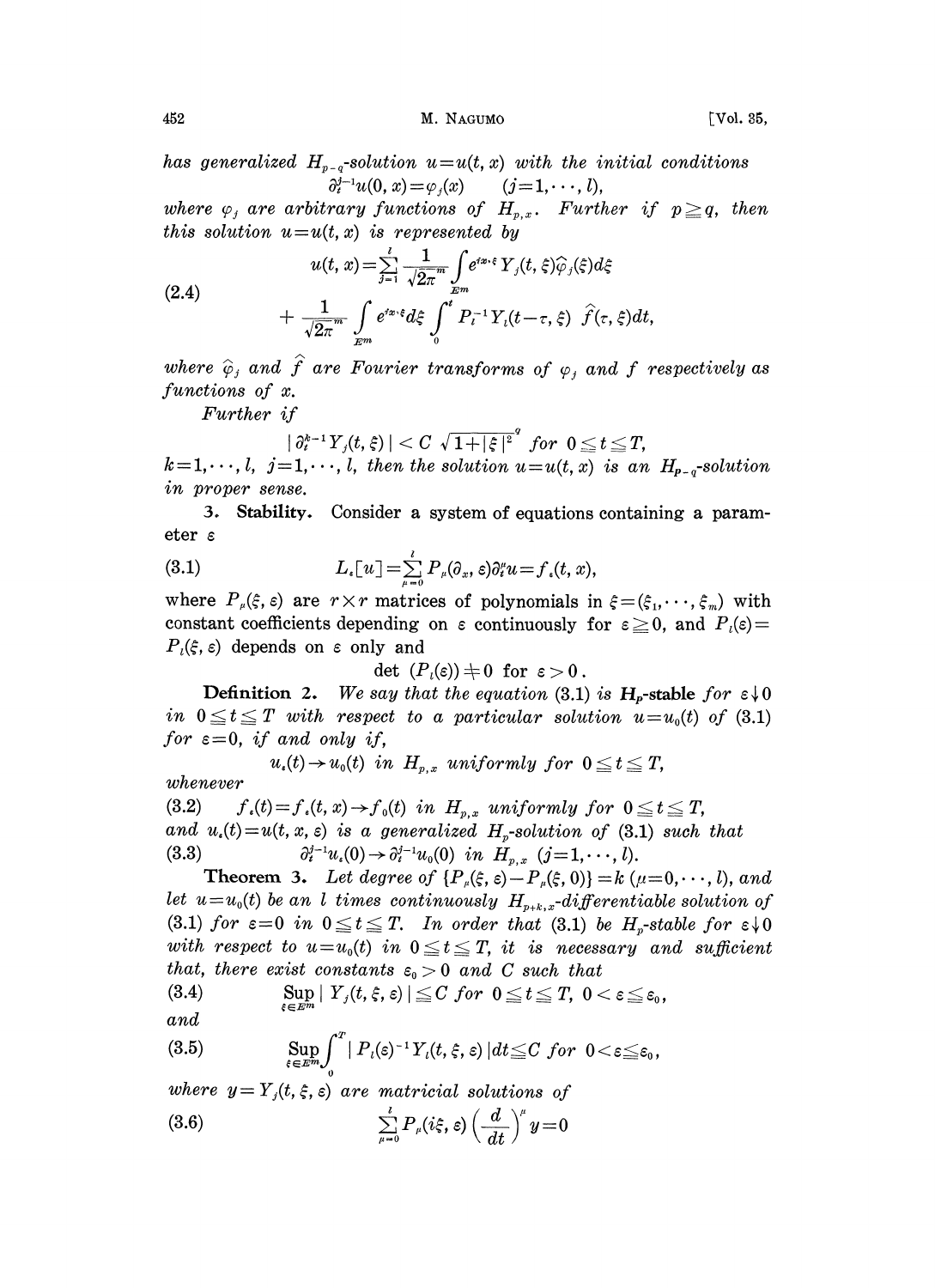No. 8] Singular Perturbation of Partial Differential Equations 4153

with the initial conditions  $\partial_t^{k-1}Y_j(0, \xi, \varepsilon) = \delta_{kj}1$   $(k=1,\dots, l).$ 

Proof. Necessity of (3.4): Let  $v=v_*(t)$  be the solution of (3.7)  $L_{\ast} [v] = 0$ with the initial conditions  $\partial_t^{j-1}v_s(0) = \partial_t^{j-1}u_s(0) - \partial_t^{j-1}u_0(0)$   $(j=1,\dots, l).$ 

One sees easily, it is necessary that

(3.8)  $v_s(t) \to 0$  in  $H_{p,s}$  uniformly for  $0 \le t \le T$ . Now assume that for any  $\varepsilon_0 > 0$ , there did not exist such C that (3.4) holds. Then, for a certain j, there are sequences  $\{\varepsilon_n\}$  and  $\{t_n\}$  such that,  $\varepsilon, \sqrt{0}$  as  $\nu \to \infty$ ,  $0 \le t \le T$ , and a sequence of spheres  $\{S_n\}$ ,  $S_n =$  $\{\xi; |\xi-\xi^{(1)}|<\delta_{\nu}\}\$ , such that

(3.9) 
$$
|Y_j(t_.,\xi,\varepsilon_\nu)| > \nu \quad \text{for } \xi \in S_\nu,
$$

$$
2^{-1} < \sqrt{1+|\xi|^2}/\sqrt{1+|\xi^{(\nu)}|^2}^{\nu} < 2 \text{ for } \xi \in S_\nu.
$$

We set

$$
v_{\nu}(t, x) = \frac{\alpha_{\nu}}{\sqrt{2\pi}} \int_{S_{\nu}} e^{ix \cdot \xi} Y_{j}(t, \xi, \varepsilon_{\nu}) d\xi,
$$

with  $\alpha_{\nu} =$  (measure of S<sub>v</sub>)<sup>-1</sup> $\sqrt{1+|\xi^{(\nu)}|^{2}}$ <sup>-p</sup>. Then  $v=v_{\nu}(t,x)$  is an  $H_{\infty}$ solution of (3.7) such that, by (3.9),

 $|| \partial_i^{j-1} v_{\nu}(0) ||_p \leq 2\nu^{-1} \to 0, \quad \partial_i^{k-1} v_{\nu}(0) = 0 \text{ for } k \neq j,$ and  $||v_{n}(t_{n})||_{n} \geq 1/2$ . This contradicts with (3.8). The condition (3.4) is thus necessary.

Necessity of (3.5): If (3.5) did not hold for any  $\varepsilon_0 > 0$  and C, then there would exist a sequence  $\{\varepsilon_{\nu}\}, \varepsilon_{\nu} \downarrow 0$  and a sequence of spheres  $\{S_{\nu}\}\subset E^m$  such that

(3.10) 
$$
\int_0^T |P_i(\varepsilon_\nu)^{-1} Y_i(T-\tau,\xi,\varepsilon_\nu)| d\tau > \nu \text{ for } \xi \in S_\nu.
$$

Let  $u=u_{\nu}(t)=u_{\nu}(t, x)$  be generalized  $H_{\nu}$ -solution of (3.1) with the initial conditions  $\partial_t^{j-1}u_v(0) = \partial_t^{j-1}u_v(0)$   $(j=1,\dots, l)$ . Then  $v = v_v(t) = u_v(t) - u_0(t)$  is a generalized  $H_p$ -solution of is a generalized  $H_p$ -solution of

 $L_{\epsilon_n}[u]=g_{\nu}(t)$  $(3.11)$ 

with  $g_{\nu}(t)=g_{\nu}(t, x)={L_{\nu_{\nu}}-L_0}$  [ $u_0$ ] +  $f_{\nu_{\nu}}(t)-f_0(t)$ , with the initial conditions  $\partial_i^{j-1}v_r(0)=0$   $(j=1,\dots, l)$ . By Theorem 2, since  $g_r(t)$  is  $H_{p,x}$ -continuous and (3.4) holds,

$$
(3.12) \quad v_{\nu}(t,x) = \frac{1}{\sqrt{2\pi}} \int_{E^m} e^{ix\cdot\xi} \left\{ \int_0^t P_i(\varepsilon)^{-1} Y_i(t-\tau,\xi,\varepsilon_\nu) \hat{g}_{\nu}(\tau,\xi) d\tau \right\} d\xi,
$$

where  $\hat{g}_{\nu}(t, \xi)$  denotes the Fourier transform of  $g_{\nu}(t, x)$  as the function of x. Since  ${L_{\epsilon_p}-L_0}$  [ $u_0$ ] is  $H_{p,x}$ -continuous and

 ${L_{\epsilon_p}}-L_0\$   $[u_0]\rightarrow 0$  in  $H_{p,x}$  uniformly for  $0\le t\le T$ ,

 $g_{\nu}(t)$  may be any  $H_{p,x}$ -continuous function such that  $g_{\nu}(t)\to 0$  in  $H_{p,x}$ uniformly for  $0 \le t \le T$ .

Now by (3.10) we can find a continuous function  $\psi_{\nu}(t, \xi)$  in  $0 \le t \le T$ ,  $\xi \in S_{\nu}$ , such that